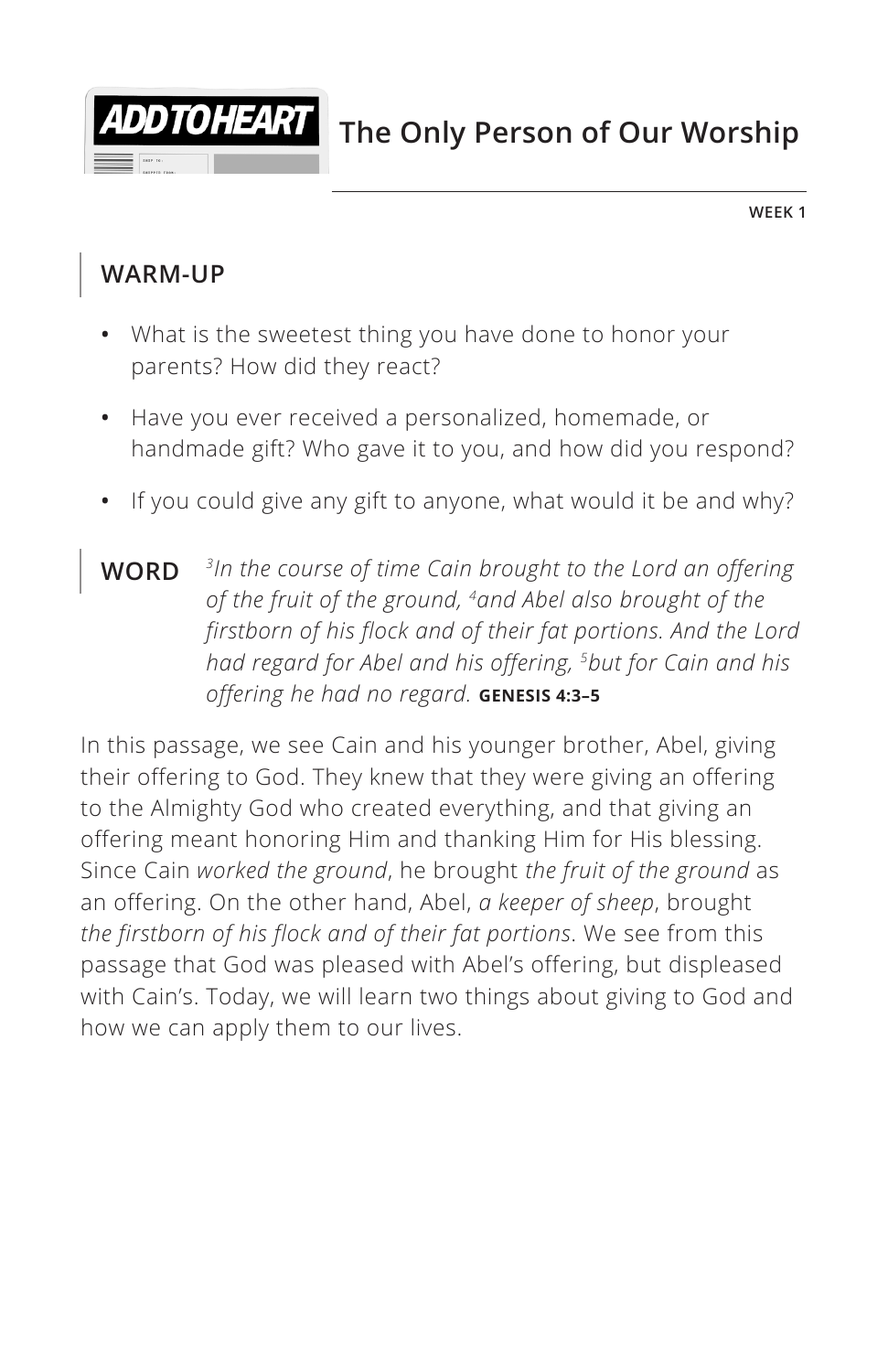## **1 Our giving is an expression of worship to God.**

*3In the course of time Cain brought to the Lord an offering of the fruit of the ground, 4and Abel also brought of the firstborn of his flock and of their fat portions . . . ^***GENESIS 4:3,4**

The offerings Cain and Abel brought were an outward expression of their true attitude toward God. While Cain brought the Lord simply *an offering*, or according to some translations, *some of the fruits of the soil*, Abel gave the first and best parts of what he had to the Lord. Cain brought whatever he could and gave it to God as an offering. In contrast, Abel did not give randomly; he offered the most important and the most valuable of his flock. In this way, he worshiped God as his source of provision. When we give our first and best to God, we humbly acknowledge that everything we have comes from Him, and He deserves all our worship. How do you give your first and best to God?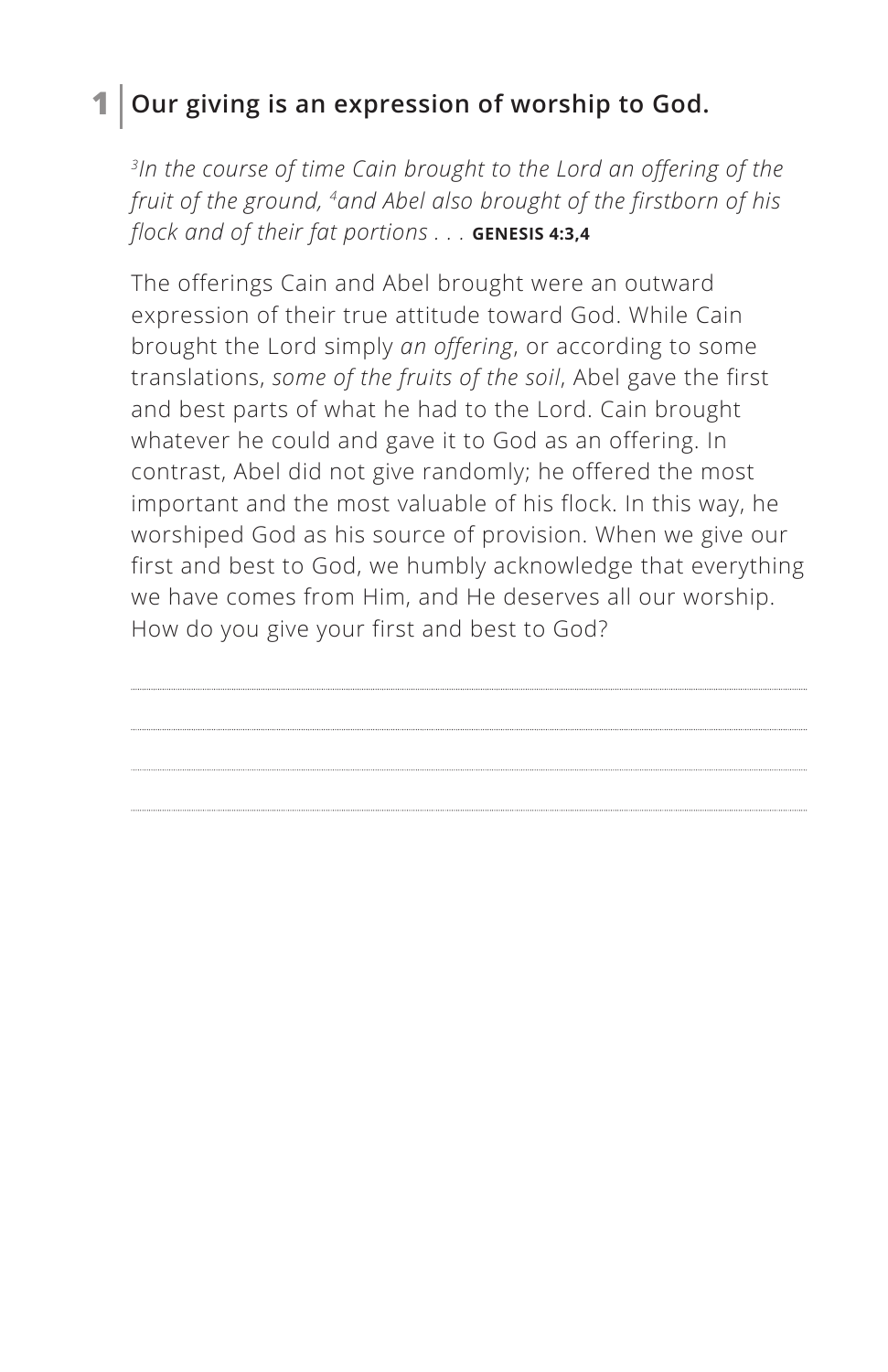## **2 God looks at our hearts when we give.**

*4And the Lord had regard for Abel and his offering, 5but for Cain and his offering he had no regard. ^***GENESIS 4:4,5**

God responded not to what was offered before Him, but to the hearts of those giving the offering. Hebrews 11:4 says that *by faith Abel offered to God a more acceptable sacrifice than Cain*. He was in faith that the God who blessed the work of his hands would continue to be faithful to provide, even when he gave his first and his best. God *had regard for Abel and his offering*, and his faith pleased God. In the same way, God sees our hearts when we give in faith to Him, trusting that He will continue to be faithful to take care of us and bless us. According to Hebrews 11:6, why does faith please God? Do you think God would see faith in you when you give, like Abel? How have you expressed your faith in God through your giving?

# **APPLICATION**

- **•** Make a list of things the Lord has provided for you in this season or this year. Pray that you will always have an attitude of thanksgiving as you acknowledge His blessings and give in faith.
- **•** Take some time to reflect on why and how you give. Do you think you're giving out of a sense of duty or devotion to God? How will you give in a way that honors God?
- **•** How can you strengthen the faith of others around you so that they will also trust God to provide for them? Think of one person, couple, or family you can encourage this week.